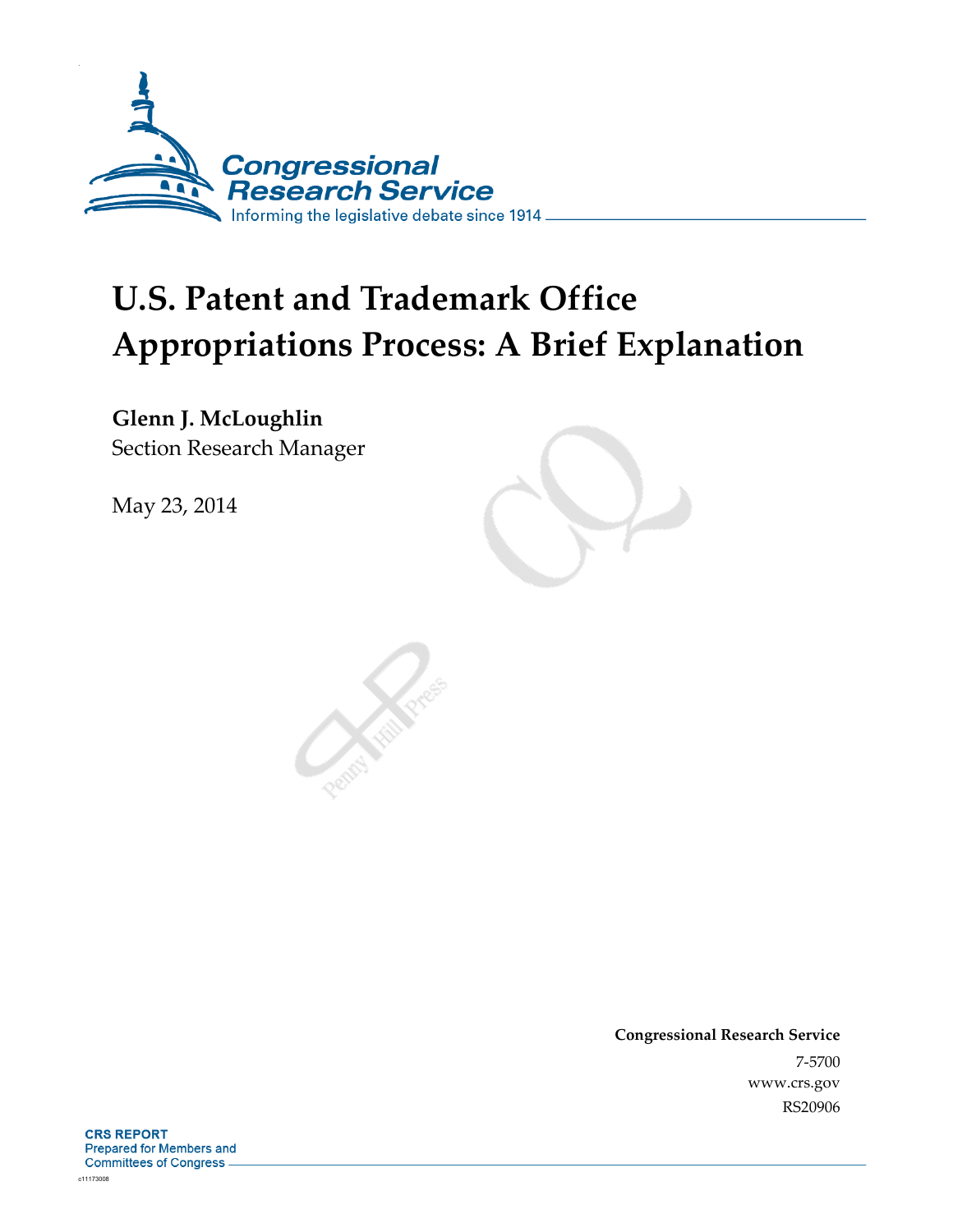### **Summary**

.

The U.S. Patent and Trademark Office (USPTO) examines and approves applications for patents on claimed inventions and administers the registration of trademarks. It also assists other federal departments and agencies protect American intellectual property in the international marketplace. The USPTO is funded by user fees paid by customers that are designated as "offsetting collections" and subject to spending limits established by the Committee on Appropriations.

Until recently, appropriation measures limited USPTO use of all fees accumulated within a fiscal year. Critics of this approach argued that because agency operations are supported by payments for services, all fees were necessary to fund these services in the year they were provided. Some experts claimed that a portion of the patent and trademark collections were used to offset the cost of other, non-related programs. Proponents of limiting use of funds collected maintained that the fees appropriated back to the USPTO were sufficient to cover the agency's operating budget.

For FY2014, the USPTO budget supported by patent fees was \$3.024 billion. The Administration's request for a fee-based budget authority for FY2015 is \$3.458 billion. The House Appropriations Committee, as part of their consideration of the FY2015 Commerce, Justice and State appropriations bill (H.R. 4660) provides \$3.458 in fee-based budget authority for the USPTO.

P.L. 112-29, the Leahy-Smith America Invents Act, keeps the use of fees collected within the congressional appropriations process, but requires that fees generated above the budget authority provided by the Committee on Appropriations be placed in a separate fund within the Department of the Treasury. While use of these "excess" funds still remain under the control of the appropriators, they may only be used for the work of the USPTO.

**Control Report**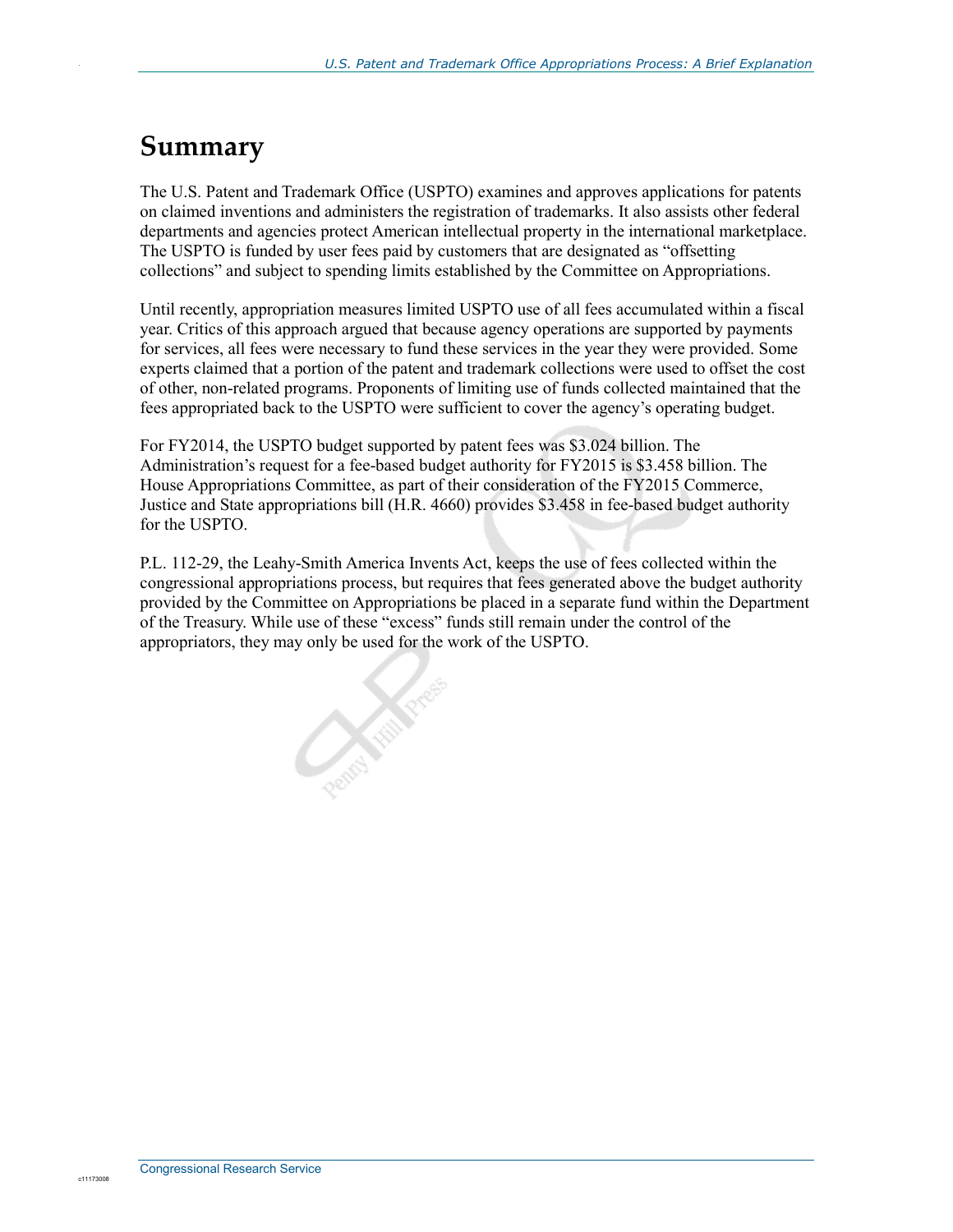### **Contents**

#### Contacts

**Controllection**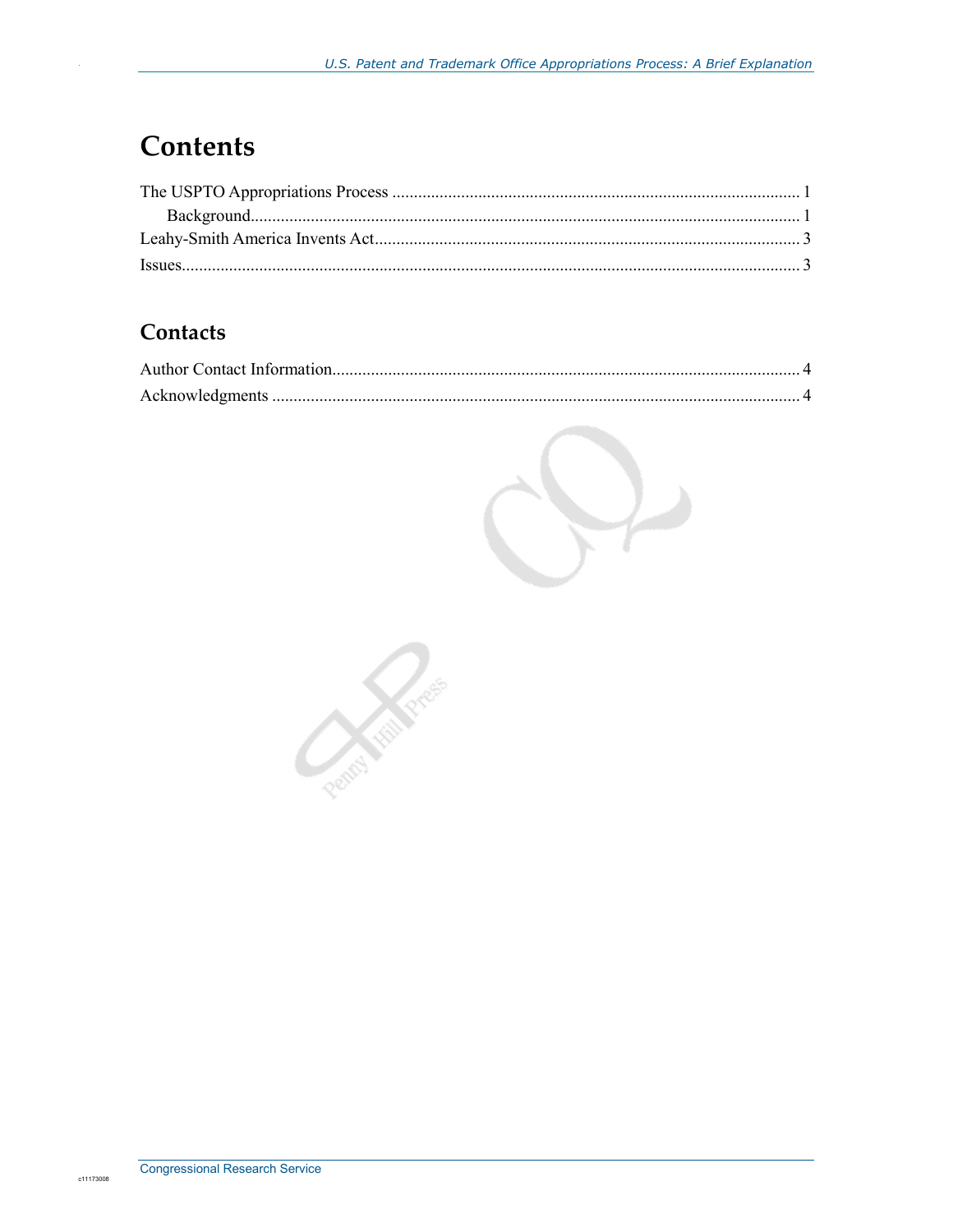## **The USPTO Appropriations Process**

The U.S. Patent and Trademark Office (USPTO) examines and approves applications for patents on claimed inventions and administers the registration of trademarks. It also assists other federal departments and agencies to protect American intellectual property in the international marketplace. The USPTO is funded by user fees paid by customers that are designated as "offsetting collections" and subject to spending limits established by the Committee on Appropriations.

#### **Background**

.

Traditionally, the United States Patent and Trademark Office was funded primarily with taxpayer revenues through annual appropriations legislation. In 1980, P.L. 96-517 created within the U.S. Treasury a "Patent and Trademark Office Appropriations Account" and mandated that all fees collected be credited to this account. Subsequently, in 1982, Congress significantly increased the fees charged to customers for the application and maintenance of patents and trademarks to pay the costs associated with the administration of such activities. (Note that fee levels were established by Congress.) Funds generated by the fees were considered "offsetting collections" and made available to the USPTO on a dollar-for-dollar basis through the congressional appropriations process. Additional direct appropriations from taxpayer revenues, above the fees collected, were made to support other operating costs.

The Patent and Trademark Office became fully fee funded as a result of P.L. 101-508, the Omnibus Budget Reconciliation Act (OBRA) of 1990, as amended. The intent of the legislation was to reduce the deficit; one aspect of this effort was to increase the fees charged customers of the USPTO to cover the full operating needs of the institution. At the same time, a "surcharge" of approximately 69% was added to the fees the office had the statutory authority to collect. These additional receipts were deposited in a special fund in the Treasury established under the budget agreement.

Through the appropriations process, the USPTO must be provided the budget authority to spend collected fees. Funds generated through the surcharge were considered "offsetting receipts" and were defined as offsets to mandatory spending. The use of these receipts was controlled by the appropriation acts; the receipts were considered discretionary funding, and counted against the caps under which the Appropriations Committee operated. The funds generated through the basic fee structure continued to be designated as "offsetting collections" and also subject to spending limits placed on the Appropriations Committee.

The surcharge provision expired at the end of FY1998. While OBRA was in force, the ability of the USPTO to use all fees generated during any given fiscal year was limited by appropriation legislation that did not allocate these revenues on a dollar-for-dollar basis. Critics argued that those fees not appropriated to the USPTO were used to fund other, non-related programs under the purview of the appropriators. It has been estimated that during the eight years in which OBRA provisions were in effect, the USPTO collected \$234 million more in fees than the budget authority afforded to the office.<sup>1</sup> Another estimate suggested that between FY1991 and FY1998,

1

c1117300

<sup>&</sup>lt;sup>1</sup> Michael K. Kirk, Executive Director, American Intellectual Property Law Association. Testimony before the House Committee on the Judiciary, Subcommittee on Courts and Intellectual Property, March 9, 2000.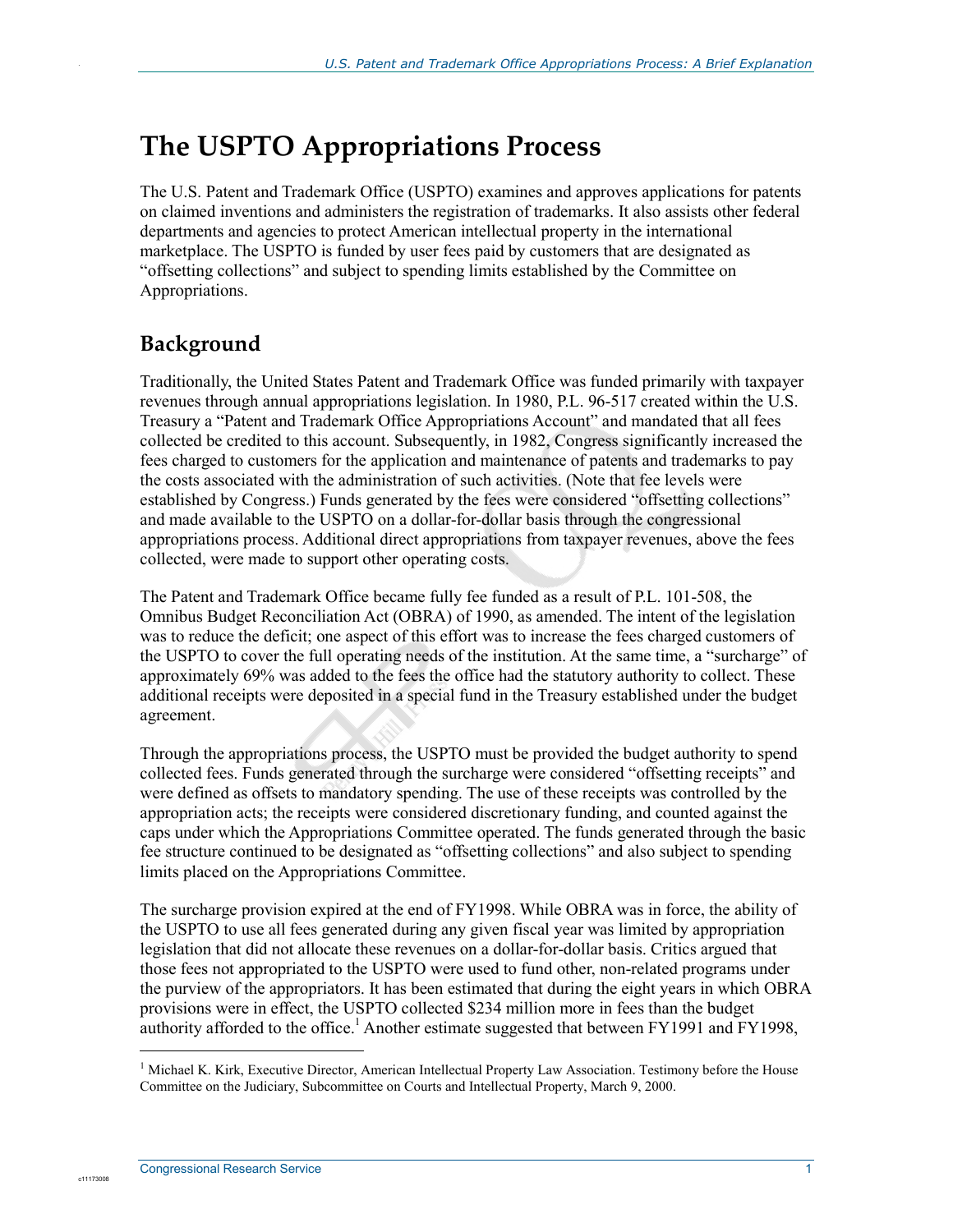the USPTO collected \$338 million more in discretionary and mandatory receipts than the office had the authority to spend.<sup>2</sup>

Subsequent to the expiration of the surcharge, several times Congress increased the statutory level of the fees charged by the USPTO. Until FY2001, the budget authority provided to the USPTO came from a portion of the funds collected in the current fiscal year plus funds carried over from previous fiscal years. The carry-over was created when the annual appropriations legislation established a "ceiling" and limited the amount of current year collections the U.S. Patent and Trademark Office could spend. Additional funds were not to be expended until following fiscal years. However, in FY2001, this latter provision was eliminated.

All funds raised by fees were considered "offsetting collections" and counted against caps placed upon the appropriators. If appropriators chose to provide the USPTO with the budget authority to spend less than the estimated fiscal year fee collection, the excess was permitted to be used to offset programs not related to the operations of the USPTO. Between FY1999 and FY2004, the budget authority provided the USPTO was less than the total amount of fees generated within each fiscal year. During this time period, it has been estimated that \$406 million in fees collected were not available for use by the USPTO.<sup>3</sup>

Various calculations have been made of the total amount of fees generated that were withheld from use by the USPTO since the office became fully fee funded. One analysis argues that, in total, the USPTO was not permitted to use \$680 million in fees generated between FY1990 and FY2004.<sup>4</sup> An additional study found that during this time frame, \$747.8 million in fees were "diverted" from the Patent and Trademark Office and used to fund unrelated programs.<sup>5</sup> While the office was provided the budget authority to spend all fees collected between FY2005 and FY2009, the Intellectual Property Owners Association estimates that \$260.7 million in fees collected were not made available to the USPTO in FY2010 and FY2011.<sup>6</sup>

For FY2014, the USPTO budget supported by patent fees was \$3.024 billion. The Administration's request for a fee-based budget authority for FY2015 is \$3.458 billion. The House Appropriations Committee, as part of their consideration of the FY2015 Commerce, Justice and State appropriations bill (H.R. 4660) provides \$3.458 in fee-based budget authority for the USPTO.

 $\overline{a}$ 

.

<sup>&</sup>lt;sup>2</sup> Estimate based on the Presidential Budget Appendices for FY1991 through FY2000.

<sup>&</sup>lt;sup>3</sup> Intellectual Property Owners Association, 6/27/2007, available at http://www.ipo.org/AM/Template.cfm?Section= Search&Template=/CM/ContentDisplay.cfm&ContentID=15484 and U.S. Court of Appeals, Federal Circuit. Miguel Figueroa V. United States, October 11, 2006, 466 F.3d 1023.

<sup>4</sup> Gerald J. Mossinghoff and Stephen G. Kunin, "Improving the Effectiveness of the U.S. Patent and Trademark Office," *Science Progress*, Fall-Winter 2008/2009, 75, available at http://www.scienceprogress.org/wp-content/ uploads/2009/01/issue2/mossinghoff\_kunin.pdf.

<sup>&</sup>lt;sup>5</sup> Intellectual Property Owners Association, 6/27/2007, available at http://www.ipo.org/AM/Template.cfm?Section= Search&Template=/CM/ContentDisplay.cfm&ContentID=15484.

<sup>6</sup> Intellectual Property Owners Association, 10/7/2011, available at http://www.ipo.org/AM/Template.cfm?Section= Home&Template=/CM/ContentDisplay.cfm&ContentID=31116.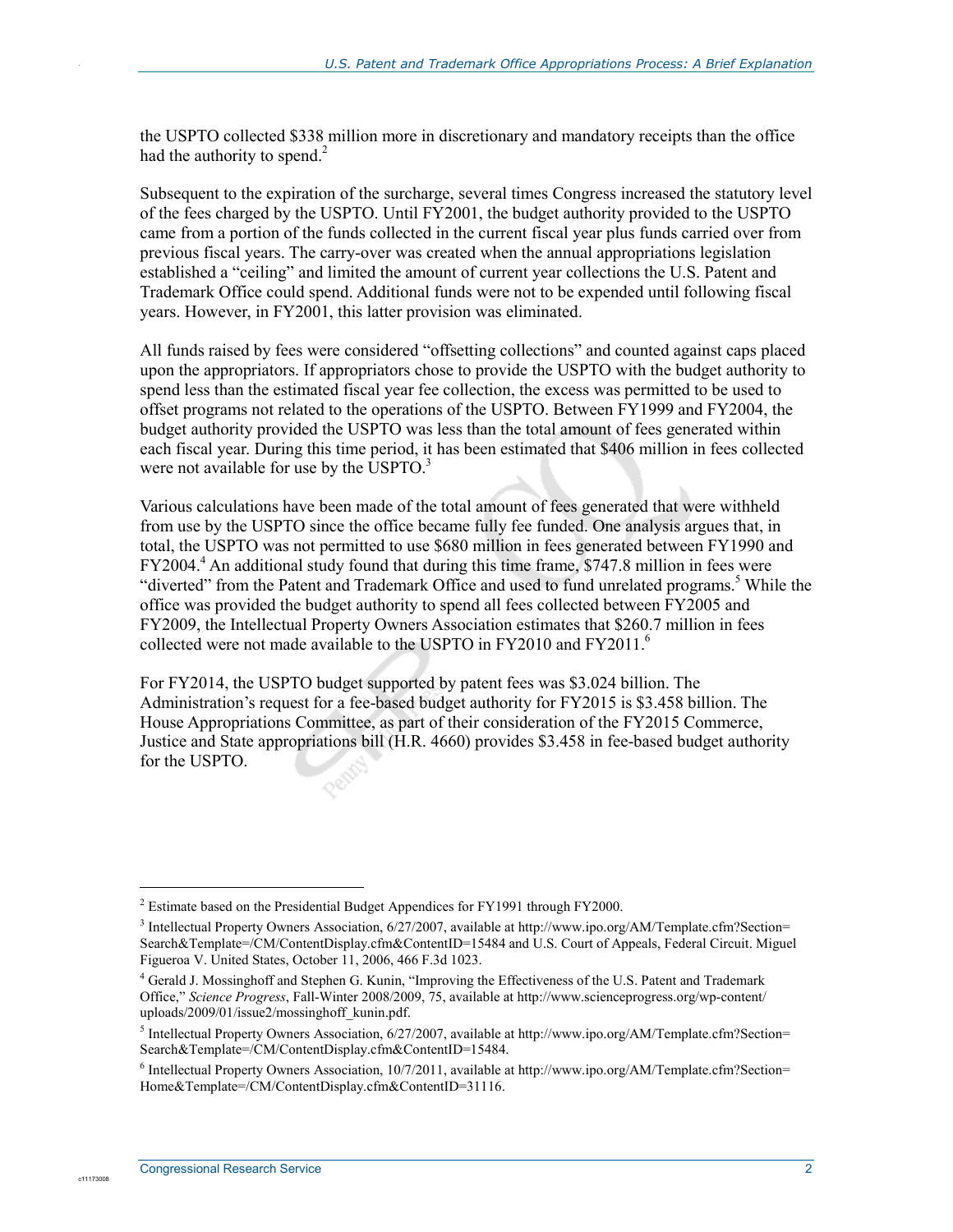### **Leahy-Smith America Invents Act**

P.L. 112-29, the Leahy-Smith America Invents Act, makes several changes to the handling of fees generated by the USPTO. Under the new statute, the use of fees generated is still subject to the appropriations process whereby Congress provides the budget authority for the USPTO to spend these fees. However, to address the issue of fees withheld from the office in the past, the America Invents Act creates within the Treasury a "Patent and Trademark Fee Reserve Fund" into which fee collections above that "appropriated by the Office for that fiscal year" will be placed. These funds will be available to the USPTO "to the extent and in the amounts provided in appropriations Acts" and may only be used for the work of the USPTO.

In addition, the new law grants the USPTO authority "to set or adjust by rule any fee established or charged by the Office" under certain provisions of the patent and trademark laws. This appears to provide the USPTO with greater flexibility to adjust its fee schedule absent congressional intervention. The act requires that "patent and trademark fee amounts are in the aggregate set to recover the estimated cost to the Office for processing, activities, services and materials relating to patents and trademarks, respectively, including proportionate shares of the administrative costs of the Office."

### **Issues**

.

Beginning in 1990, appropriations measures have, at times, limited the ability of the U.S. Patent and Trademark Office to use the full amount of fees collected in each fiscal year. Even when the office was given the budget authority to spend all fees, the issue remained an area of controversy. Proponents of the withholding approach to funding the USPTO claimed that despite the ability of the appropriators to impose limits on spending current year fee collections, the office was provided with sufficient financial support to operate. Advocates of this appropriations structure saw it as a means to provide necessary funding for other programs in the relevant budget category given budget scoring and the caps placed upon the Committee on Appropriations.

However, many in the community that pay the fees to maintain and administer intellectual property disagreed with this assessment. Critics argued that, over time, a significant portion of the fees collected were not returned to the USPTO due to the ceilings established by the appropriations process and the inability of the office to use the fees on a dollar-for-dollar basis. They claimed that all fees were necessary to cover actual, time-dependent activities at the USPTO and that the ability of the appropriators to limit funds severely diminished the efficient and effective operation of the office.

Under the America Invents Act, the budget authority to use fees collected by the USPTO remains within the congressional appropriations process. Fees generated above the amount provided in the appropriations legislation are to be put into a special fund and are restricted to use solely by the Patent and Trademark Office. However, the office must still obtain congressional authority to use these "excess" funds. It remains to be seen how this new approach addresses the issues associated with the operations of the USPTO and the use of those fees collected within a given fiscal year.

c11173008